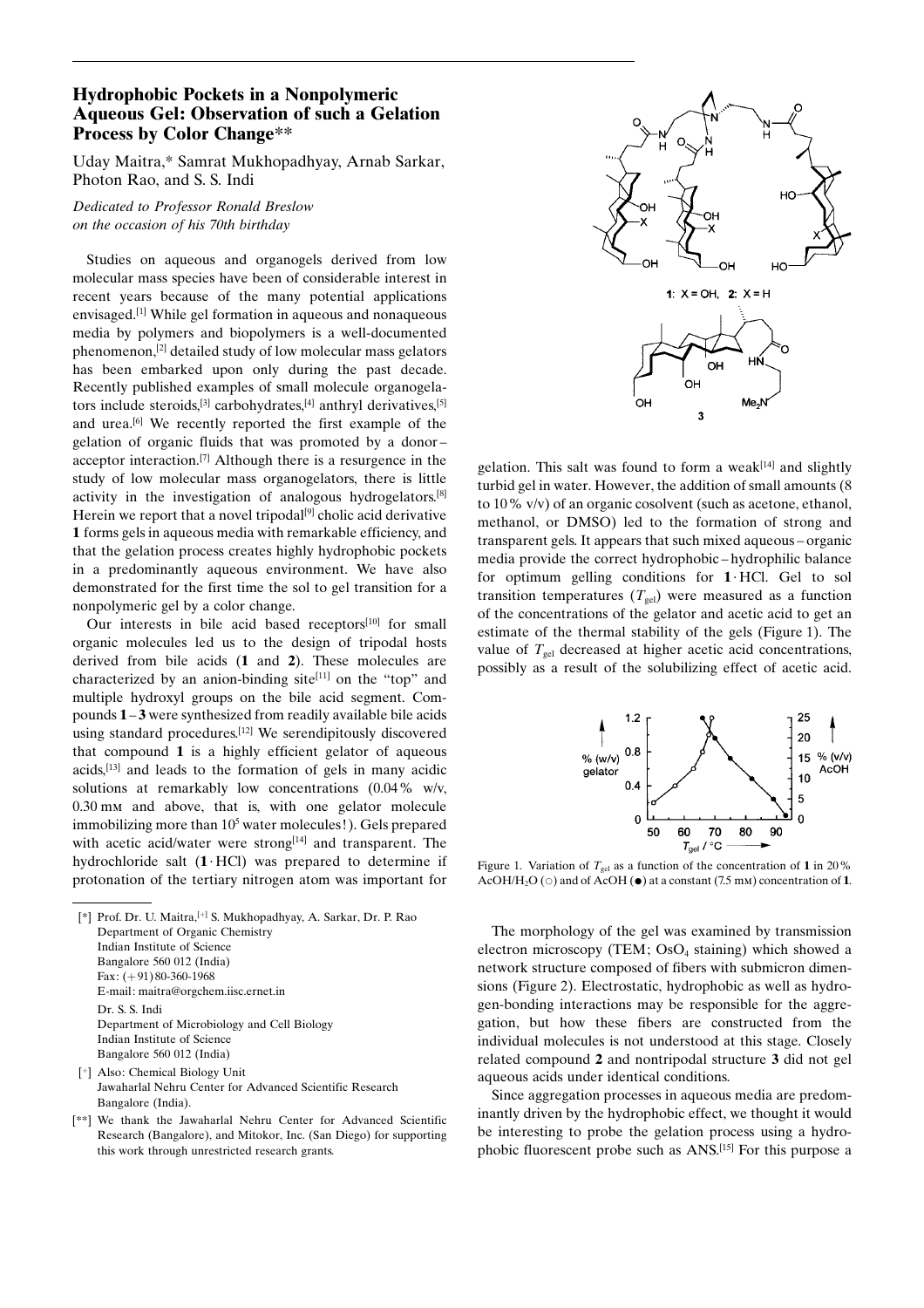

Figure 2. Transmission electron micrograph of a dried gel derived from 1 (1% w/v in 20% AcOH/H<sub>2</sub>O) showing a fibrous network (scale bar: 1  $\mu$ m).

solution of 1 in acetic acid was mixed with an aqueous ANS solution (final concentrations of AcOH, 1, and ANS were  $20\%$  v/v, 5.25 mm, and 10  $\mu$ m, respectively) and the evolution of ANS fluorescence with time was monitored ( $\lambda_{\rm ex}$  365 nm,  $\lambda_{\rm em}$  475 nm) at 26 °C. In the first few minutes (Figure 3) the



Figure 3. Time dependence of the ANS fluorescence during gelation of 1 in 20% AcOH/H<sub>2</sub>O at 26 °C. The final concentrations of 1 and ANS were 5.25 mm and 10  $\mu$ m, respectively.  $I_{475}$  = emission intensity at 475 nm relative to that of 10  $\mu$ m of ANS alone in 20% AcOH/H<sub>2</sub>O. The structure of ANS is shown.

fluorescence rapidly increased to reach a maximum  $(I<sub>max</sub>)$ "intermediate state"), then it decreased at a slower rate. Practically no change in the emission intensity  $(I<sub>final</sub>, "gel)$ state") was observed after 3 h, which suggested completion of the gelation process.<sup>[16, 17]</sup> From the time course of the ANS fluorescence during gelation it seems likely that the gelation process proceeds via an intermediate state of aggregation, where ANS has a higher binding affinity than the final gel state.

The mere presence of 1 in solution in neat AcOH or EtOH, or below the critical gelling concentration  $\ll 0.10\%$  w/v in  $20\%$  AcOH/H<sub>2</sub>O) did not enhance the fluorescence of ANS relative to the values for ANS measured in the corresponding solvents in the absence of 1. The enhancement of fluorescence intensity for 5.25 mm of gelator 1 in 20% AcOH/H<sub>2</sub>O was 50 fold at the intermediate state and 30 fold at the final gel state (both measured relative to the fluorescence of ANS in  $20\%$  AcOH/H<sub>2</sub>O, Figure 3). We feel that the unusual enhancement of hydrophobicity is the result of the formation of networks having highly hydrophobic cavities and/or clefts in which ANS is accommodated. The hydrophobicity in these

pockets of the gel network is clearly much higher than the interior of  $\beta$ -cyclodextrin.<sup>[18]</sup>

These studies suggested that it should be possible to visualize the sol to gel transition using a suitable dye whose  $pK_a$  value is close to the bulk pH value of the gel (ca. 4), and in which the two forms of the indicator bind differentially to the hydrophobic pockets. We found that on addition of the sodium salt of bromophenol blue (BPB) to a solution of 1 in AcOH/H<sub>2</sub>O (final concentrations of 1, BPB, and acetic acid were 7.50 mm, 0.37 mm, and 25% v/v, respectively) the color of the mixture changed from yellow in the sol phase to green upon gelation. The absorption spectrum of the sol showed a peak at 620 nm which intensified on gelation while the intensity of the peak at 430 nm decreased (Figure 4). The



Figure 4. Absorption spectra  $(26^{\circ}C)$  of the sodium salt of bromophenol blue  $(0.37 \text{ mm})$ : a) in neutral water, b) in 25% AcOH/H<sub>2</sub>O, c) in the presence of 1 (5.25 mm) in 25% AcOH/H2O (before forming a gel) and d) after forming a gel. The sample colors closely resemble the colors used in the plots.  $A =$ absorbance.

intensity ratio  $I_{620}/I_{430}$  changed from 0.5 in the sol to 0.8 in the gel which indicated a perturbation of the equilibrium between the neutral and the ionized forms of the indicator. We believe that the conversion of the  $sp<sup>3</sup>$  center in the neutral form of BPB to an  $sp<sup>2</sup>$  center in the ionized form makes the species more planar, and this form is more easily accommodated in the hydrophobic pocket (Scheme 1). This hypothesis is supported by the fact that induced circular dichroism (CD)



|                                 | Yellow at pH 3.0 | Blue at pH 4.6                  |
|---------------------------------|------------------|---------------------------------|
| $\lambda_{\text{max}}$ = 420 nm |                  | $\lambda_{\text{max}}$ = 589 nm |

Scheme 1. Proton-transfer equilibrium of bromophenol blue.